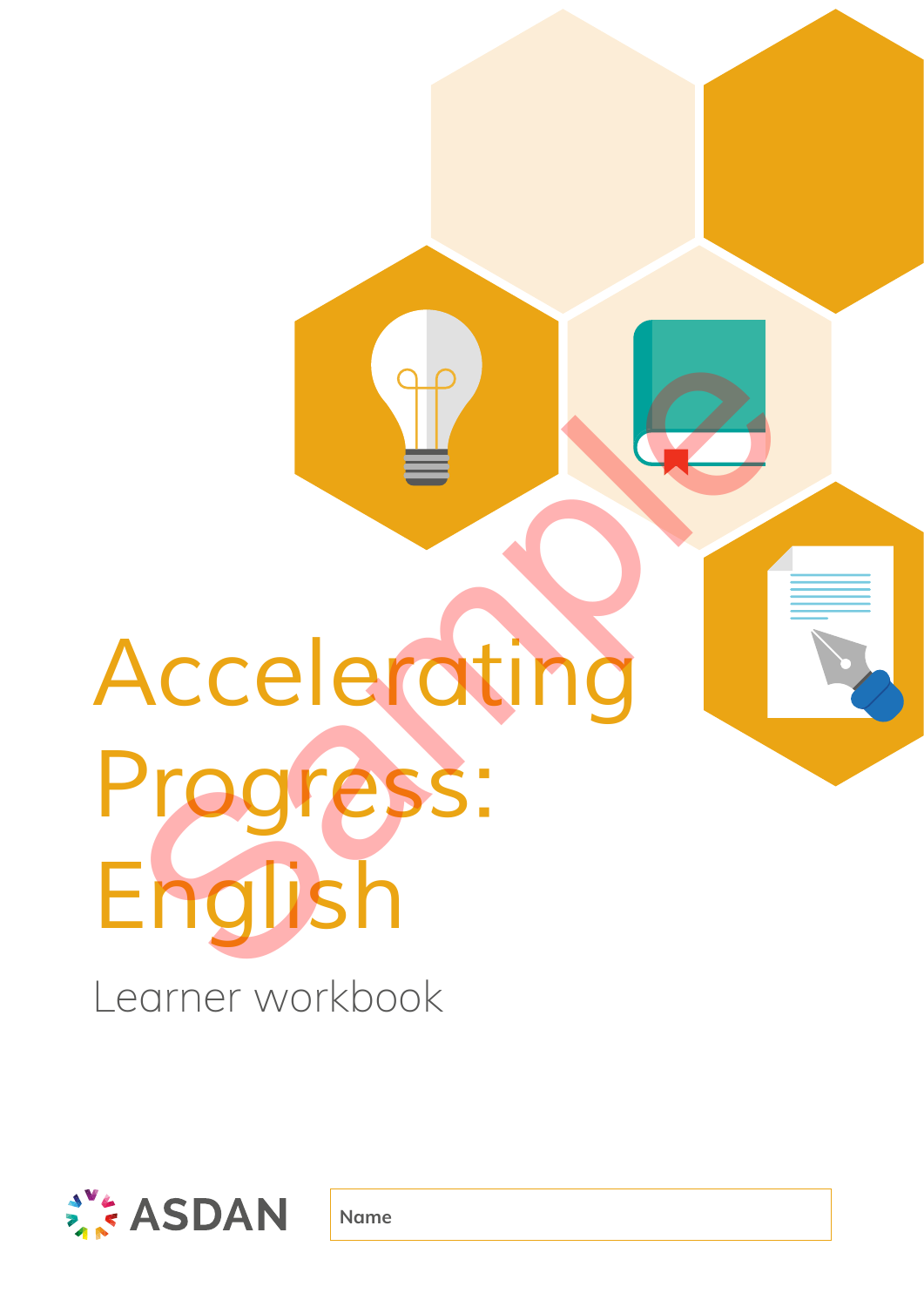# Accelerating Progress: English Learner workbook



### **Contents**

| Introduction                            |                                                                    | 4                 |
|-----------------------------------------|--------------------------------------------------------------------|-------------------|
| Record of progress                      |                                                                    | 5                 |
| Module 1                                | <b>Developing your voice</b>                                       | 7                 |
| • Section A<br>Section B<br>• Section B | Development challenges<br>Extended challenges<br>Worksheets        | 8<br>12<br>15     |
| <b>Module 2</b>                         | Developing your understanding                                      | 39                |
| Section A<br>Section B<br>• Section B   | Development challenges<br>Extended challenges<br>Worksheets        | 40<br>44<br>47    |
| <b>Module 3</b>                         | Developing your writing                                            | 69                |
| Section A<br>Section B<br>Section B     | Development challenges<br><b>Extended challenges</b><br>Worksheets | 70<br>74<br>77    |
|                                         | Module 4 Knowing the world                                         | 89                |
| Section A<br>Section B<br>• Section B   | Development challenges<br><b>Extended challenges</b><br>Worksheets | 90<br>94<br>97    |
| Module 5                                | <b>Knowing about fiction</b>                                       | 107               |
| • Section A<br>Section B<br>Section B   | Development challenges<br>Extended challenges<br>Worksheets        | 108<br>112<br>116 |
| Space for notes                         |                                                                    | 124               |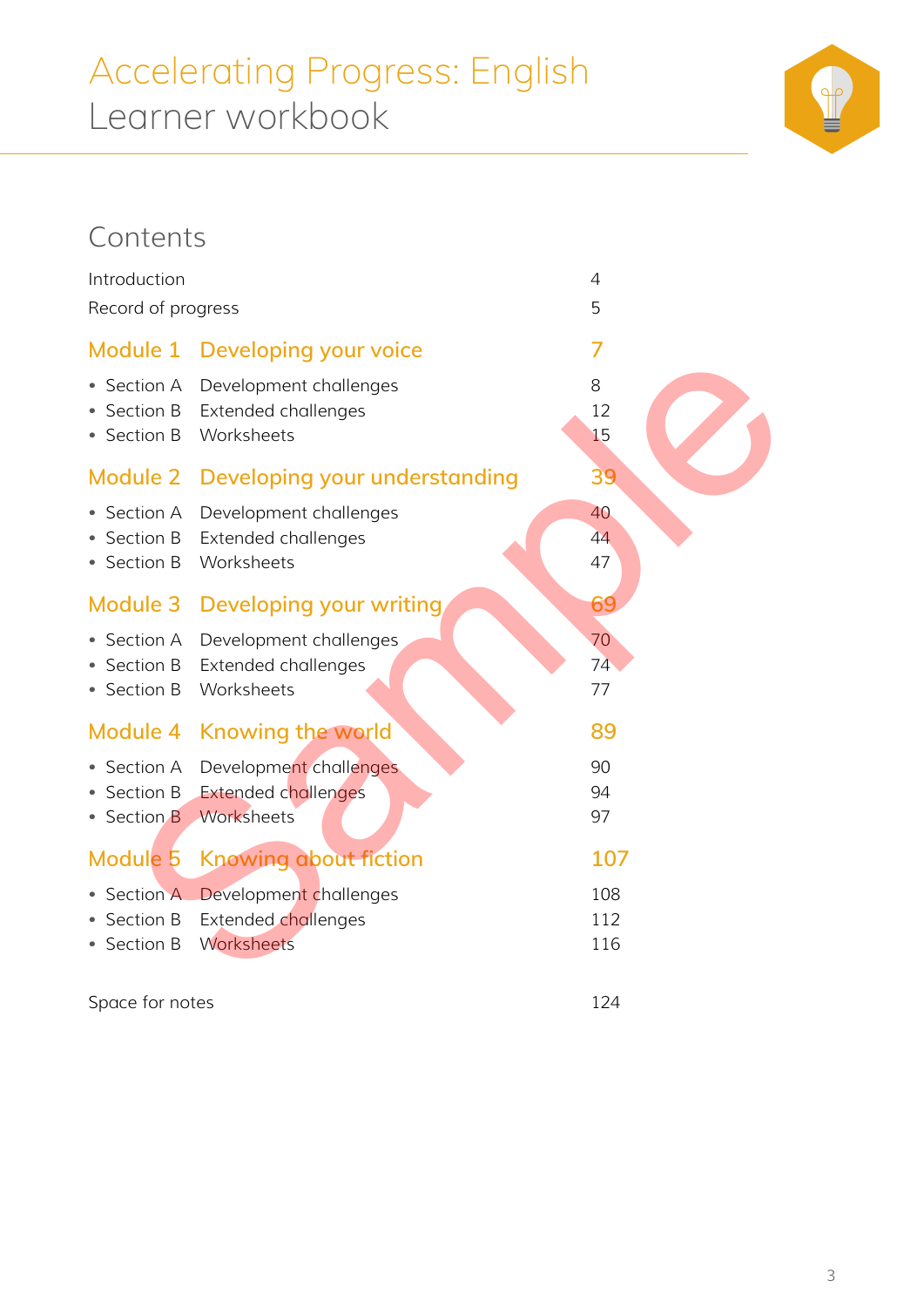# Introduction

#### **Course aims**

Accelerating Progress courses aim to:

- develop the essential subject-specific skills required to gain a good pass in GCSE examinations
- provide opportunities to practise these skills in contextual situations
- boost your grades and confidence in the subject

#### **Modules**

The Accelerating Progress: English course contains challenges across five modules. These modules reflect the key aspects of the GCSE specification.

- Developing your voice
- Developing your understanding
- Developing your writing
- Knowing the world
- Knowing about fiction

#### **Sections**

Each module is split into two sections – Section A and Section B:

- Section A comprises shorter challenges that develop the skills, knowledge and understanding required for the module topic
- Section B comprises extended challenges to stretch your independent thinking skills and further develop the learning from the section A challenges

# What do I need to do?

#### **Carry out your chosen challenges** 1

- **• For section A challenges:** file your evidence in your portfolio
- **• For section B challenges:** complete the worksheets provided and file any additional evidence in your portfolio

#### **Fill in your completed challenge on the record of progress** 2

Use the record of progress (page 5) to keep a careful record of the challenges you have completed and the credits you have gained.







#### **At the end of your course, your tutor will check your work**  3

Your tutor will complete the tutor record on page 5. If you have met the requirements, your tutor will request your certificate from ASDAN.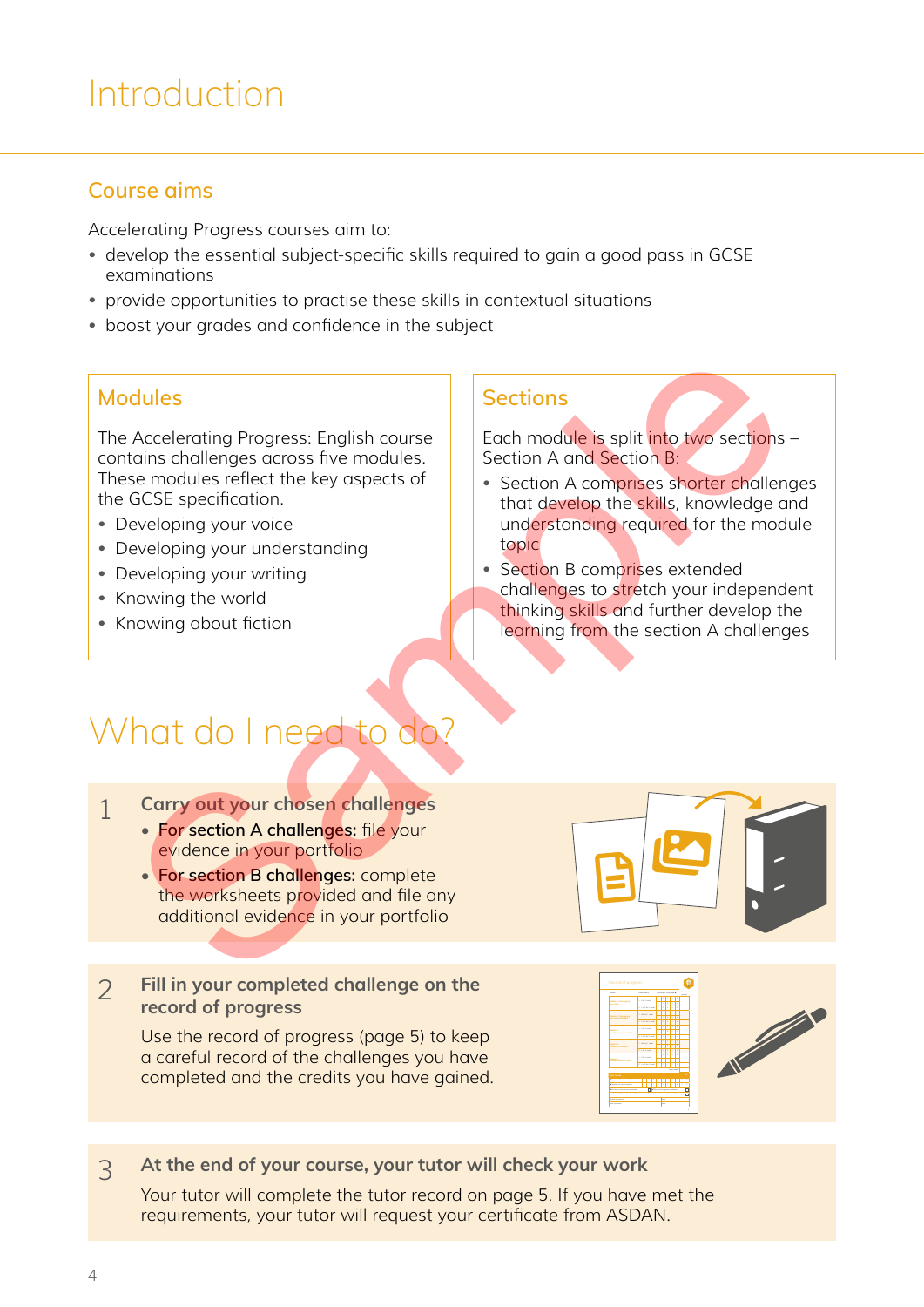# *Module 1 Developing your voice* Module 1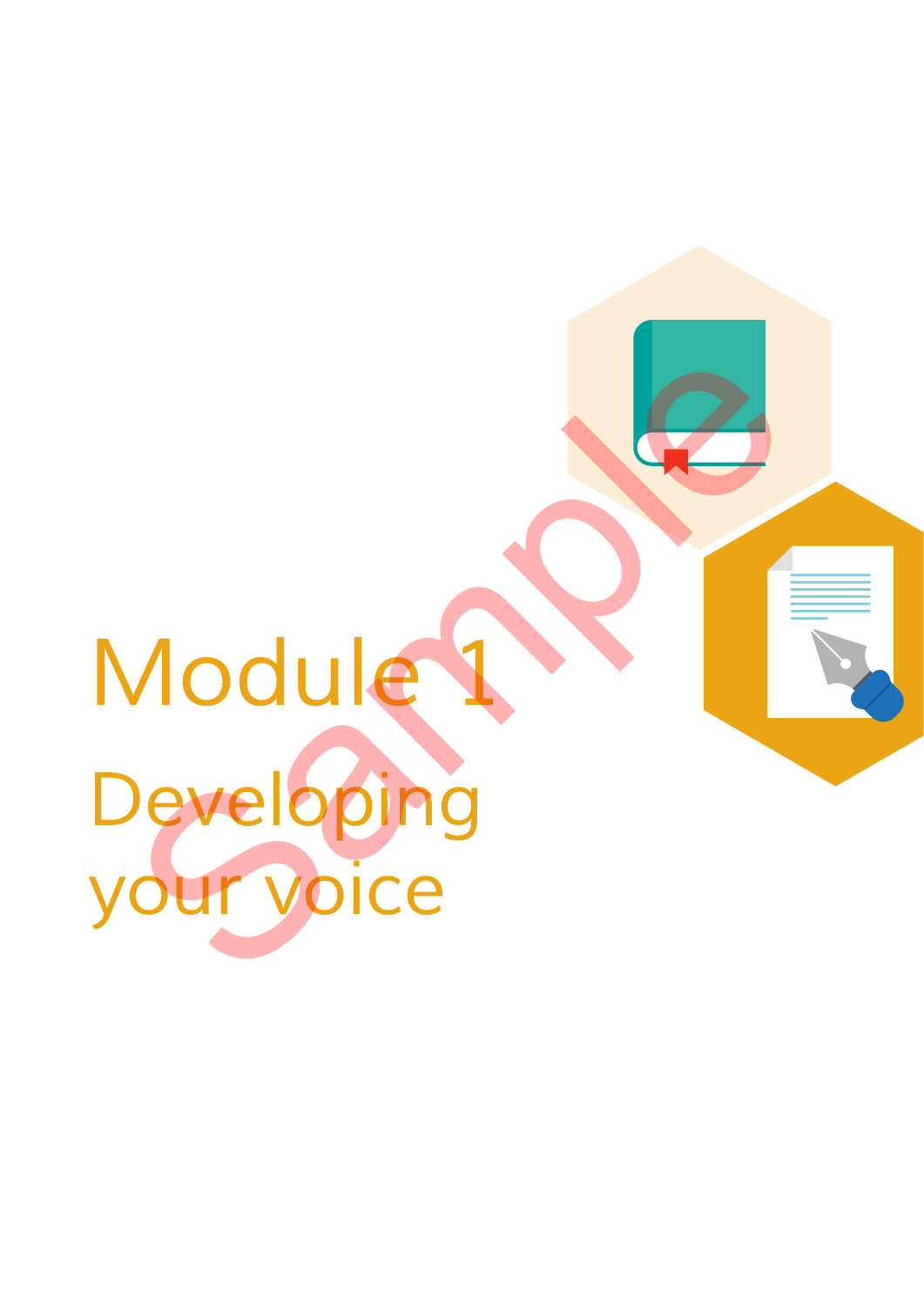#### **Module 1: Developing your voice**

# Development challenges



 $\checkmark$ 

#### **Section A: Complete FOUR challenges over 10 hours for 1 credit**

#### **For your chosen challenges**

- Gather evidence of your work (eg notes, printouts, copies of your work) and file your evidence in your portfolio
- Use the **evidence ref** box to highlight where your evidence can be found in your portfolio
- Ask your tutor to complete the **verified by**, **date** and **tutor feedback** sections



#### **Challenge 1A1**

Look through your written work (use as many different subjects as you can). Find a selection of words that you use a lot in your written work. Write the definition of these words and find words that have the same meaning. Create example sentences that use these synonyms.

Show evidence that you have used these synonyms in your own writing.

| Evidence ref |  |
|--------------|--|
| Verified by  |  |

Date

Tutor feedback

Evidence ref Verified by Read a selection of news reports and create a log of new words that you find. Include the definition of the word and any useful synonyms (i.e. words that mean the same thing). Show evidence that you have used these words in your own writing. **Challenge 1A2** The view of the view of the view of the view of the view of the view of the view of the view of the view of the view of the view of the view of the view of the view of the view of the view of the view of the view of the vi

Date

| Tutor feedback |
|----------------|
|----------------|

8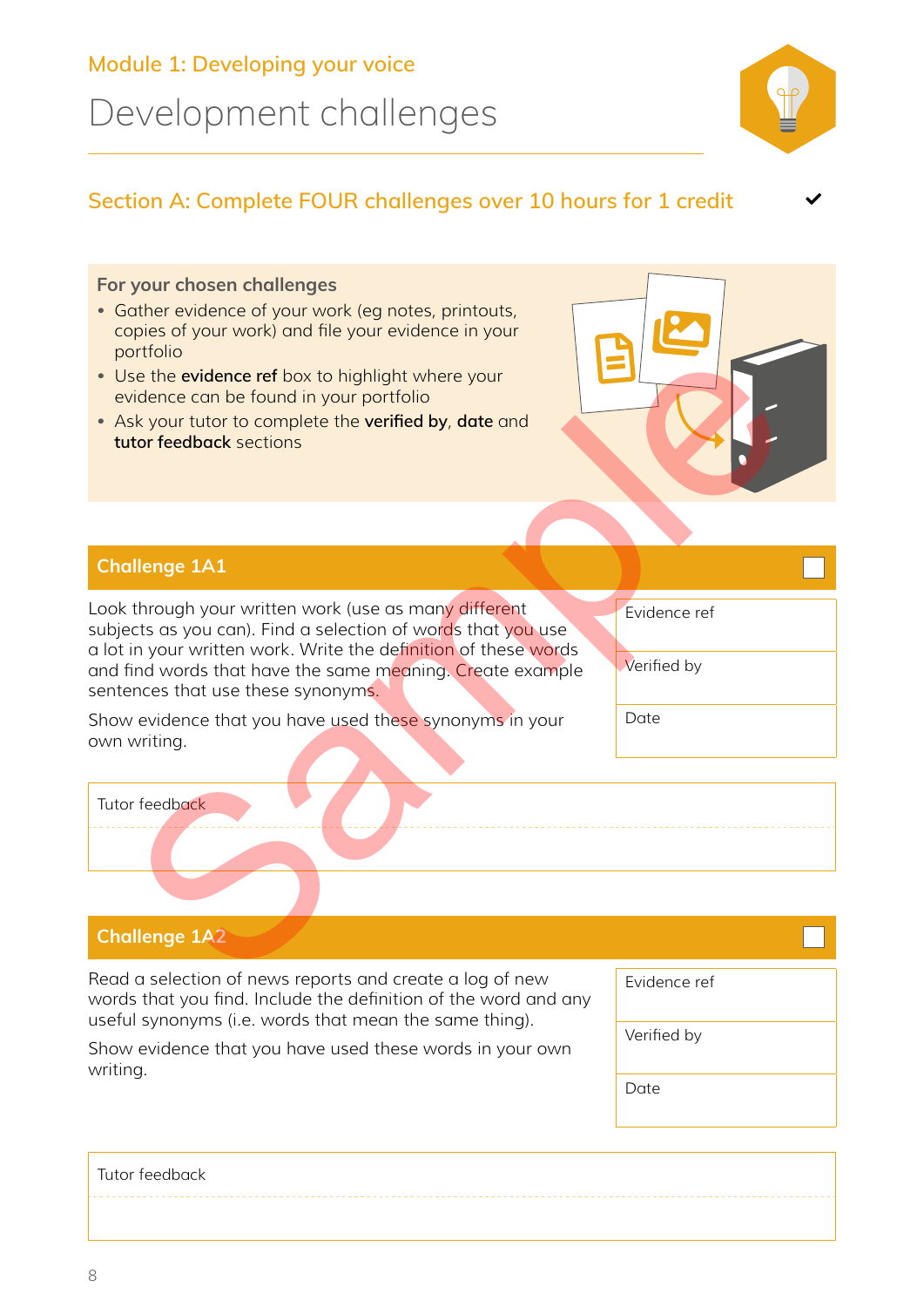#### **Module 1: Developing your voice**

# Example of structure for effect



The sun rose, red as usual.

The meagre warmth it created, trickled slowly into his consciousness as he lay idly staring at the dull grey ceiling.

As he noticed the marginal shift in temperature, it was also awakening the slightest of breezes, and the tattered remains of his shelter began to stir almost as listlessly as he was. The half-hearted crinkle of old plastic sheeting, and the remnants of an old tent was the soundtrack of his mornings, and had been for the last three years.

He eased his way up and out of his creaking camp bed, and stretched up to his full height, peering out across the monotonous landscape of decay that stretched out into the awakening haze of mid morning. Like an automaton he made his way out and began the morning check: a routine that was so well enshrined, that he rarely noticed that he had completed it. Water, solar panels, signs of life (always none), security (why be secure when there was no sign of life?) and always, finally, the process of the drill. and on the since of the parameterized to the best of the since the modern processes in length and the since when the since the modern processes in the six and the six of the six and the six of the six and the six and the s

So complete was his autopilot this morning, that he had returned to his 'home' and stretched out on his bed, before the erroneous information from his rounds penetrated his fugue.

There wasn't sufficient water.

The water had been too low. It hadn't been lower yesterday. Yesterday had been normal. No leak alarms had sounded and the power was fine…

He couldn't immediately identify what had happened. He sat and considered his rounds. There hadn't been any signs of life had there? There never where, ever, he hadn't seen any since that time he tried never to…

A sound.

A sound outside the normal rhythm of his life. Instincts kicked in and he reached silently for his firearm, lying at the foot of his bed.

Fingers met dust, not lightly oiled steel.

Short sentences that offer clues to his surroundings. What does this show about his world?

The paragraphs increase in length here. What are the longer paragraphs describing? How does this add to suspense?

Single sentence paragraphs used to change the pace. How do they do that? What is happening in the single sentence paragraphs?

Here it goes from longer to shorter sentences. What is the difference between the longer and shorter paragraphs? How does this add to suspense?

What do you think happens next?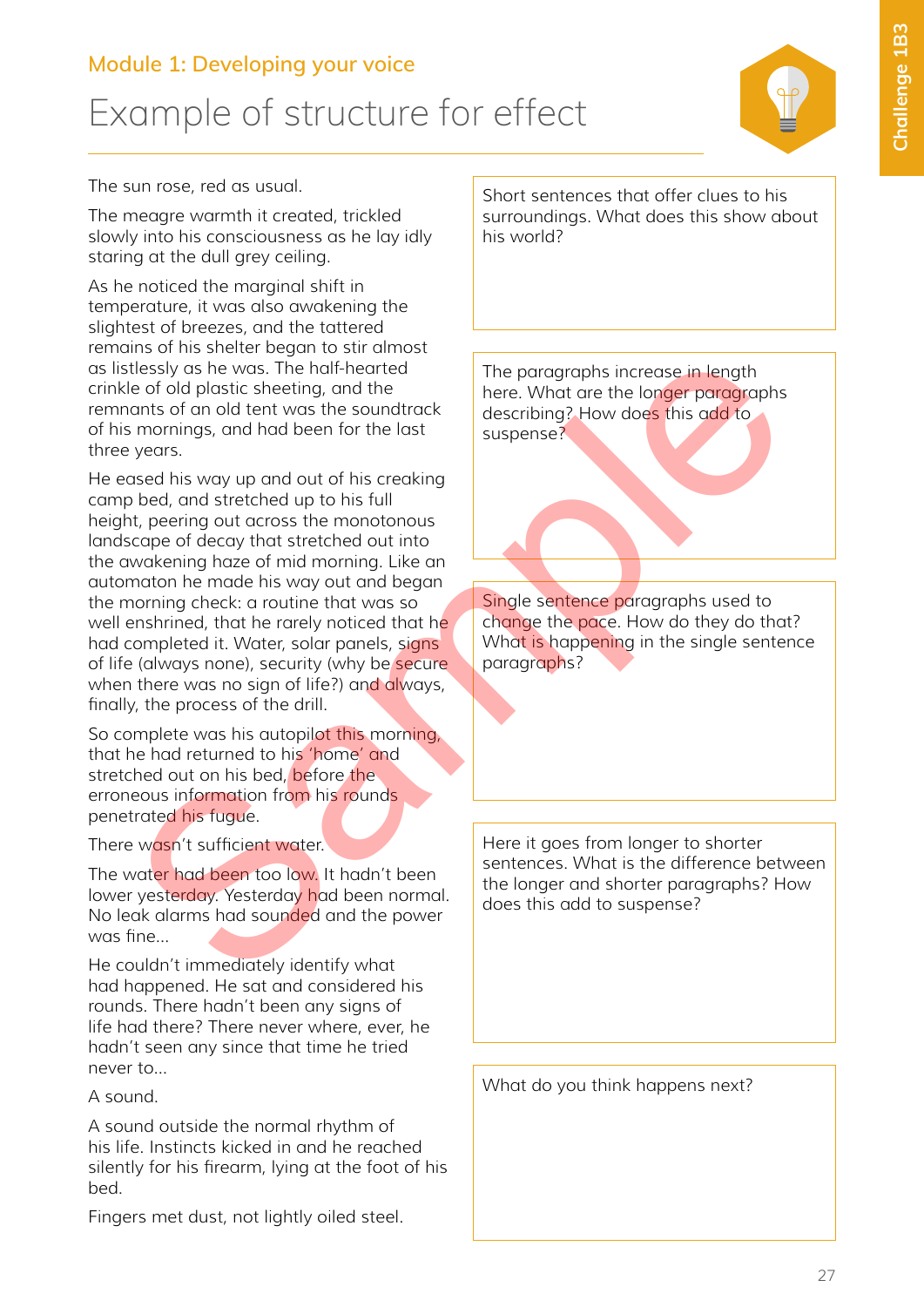## **Module 2: Developing your understanding**

# Comparison essay plan: support



| Introduction       |  |
|--------------------|--|
|                    |  |
|                    |  |
|                    |  |
| <b>First point</b> |  |
|                    |  |
|                    |  |
| Next point         |  |
|                    |  |
|                    |  |
|                    |  |
| Next point         |  |
|                    |  |
|                    |  |
|                    |  |
| Conclusion         |  |
|                    |  |
|                    |  |
|                    |  |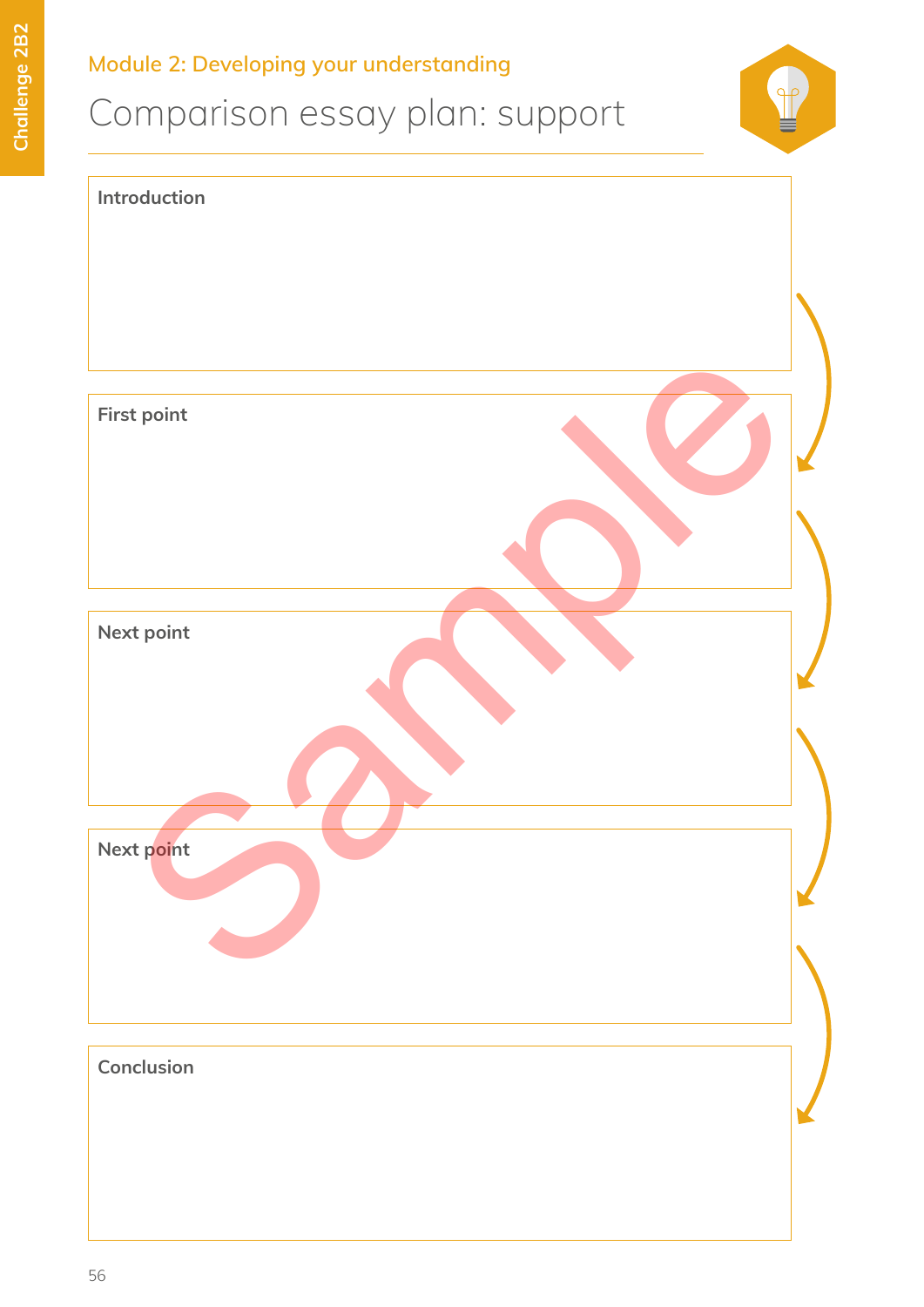#### **Module 2: Developing your understanding**

# Comparison essay plan: challenge



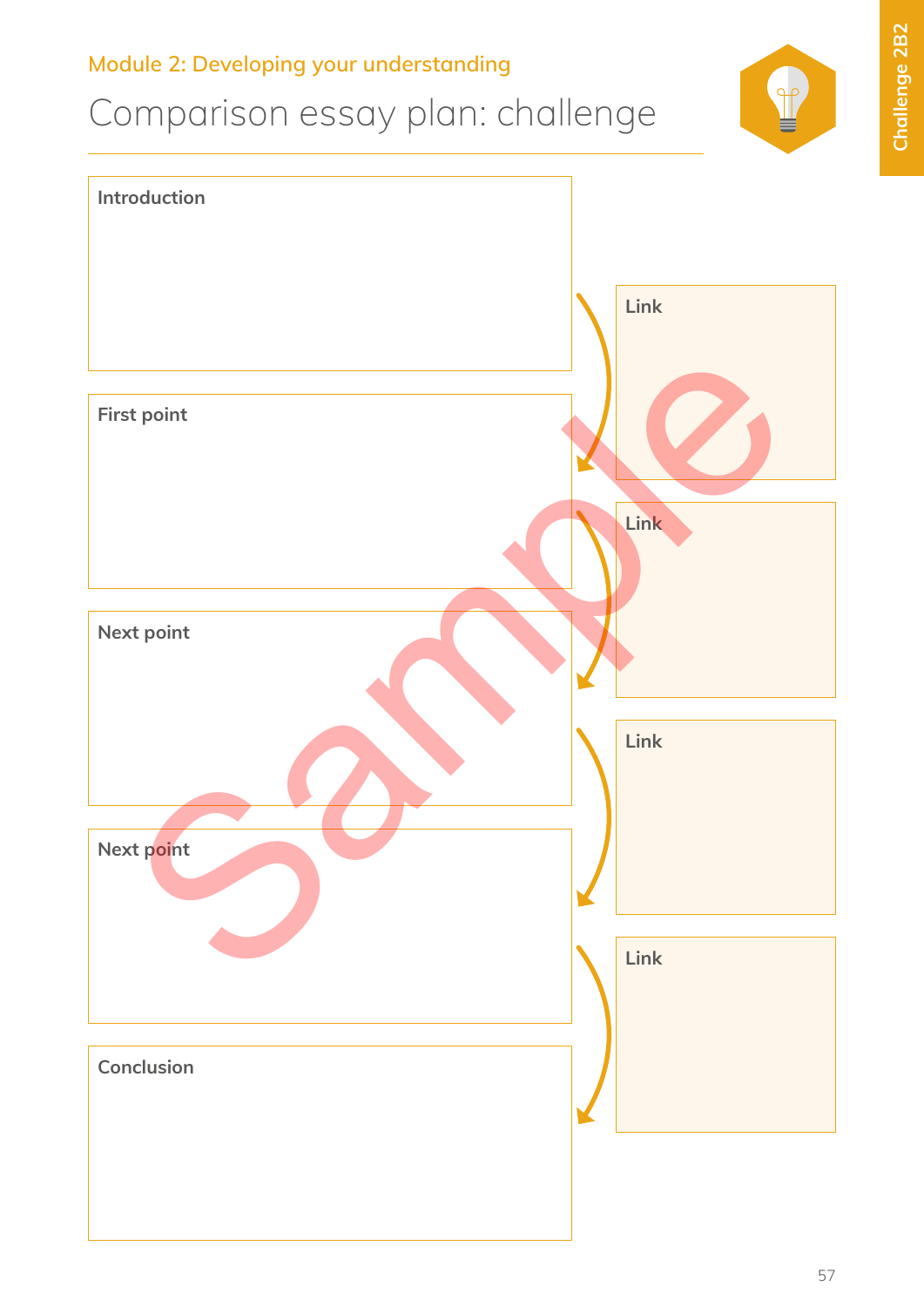## **Module 3: Developing your writing** Extended challenges



#### Section B: Complete ONE or TWO challenges over 10 hours for 1 credit  $\blacktriangleright$

#### **For your chosen challenges**

- Complete the **worksheets** provided on pages 77–88 of this book
- Use the **evidence ref** box to highlight where any additional evidence can be found in your portfolio
- Ask your tutor to complete the **verified by**, **date** and **tutor feedback** sections

#### **Challenge 3B1**

Come up with ways to get people to think imaginatively and to be inspired to write something original. Give them to a group of people and evaluate how effective they have been. se the evidence er fo box to highlight where any<br>diditional evidence can be found in your portfolio<br>sk your tutor to complete the verified by, date and<br>therefold by, date and<br>the research to write something prignal. Give t

The resources could be visual, interactive or drama-based.

BE

| Tutor feedback |  |
|----------------|--|
|                |  |
|                |  |
|                |  |
|                |  |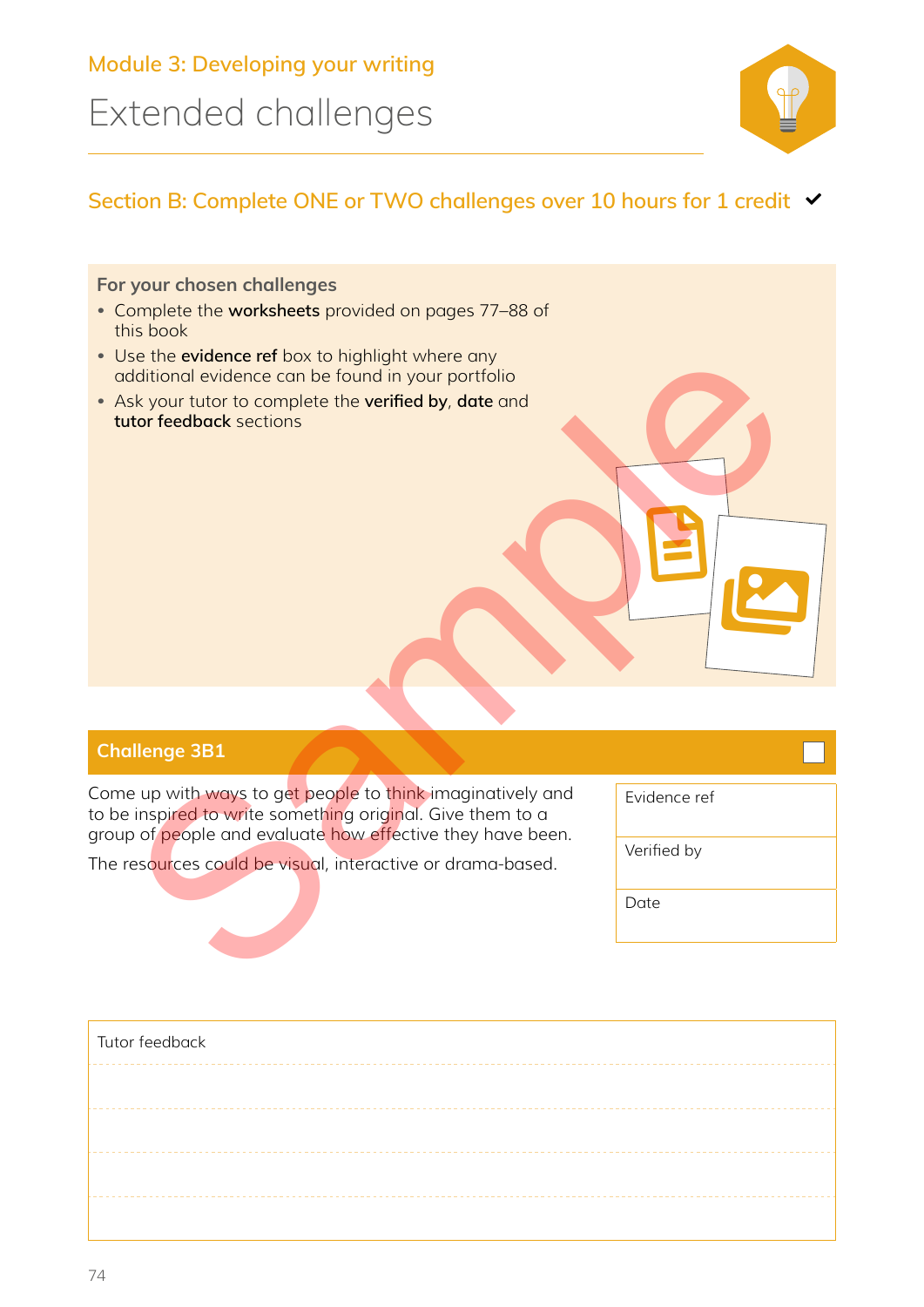#### **Module 5: Knowing about fiction**

# Extended challenges





# Evidence ref Verified by Date Tutor feedback Create your own superhero and write their origin story. You should research what other superheroes are like and identify common themes for them. Your origin story should include: • how they got their powers • how they developed a set of moral rules • a development of the character and the key things that make them heroic • an example of them having their morality tested • a sacrifice that they have had to make The origin story could be simple prose or in the form of an illustrated comic. development of the character and the key things that<br>the them heroic<br>example of them having their morality tested<br>contrince that they have had to make<br>trated contic.<br>The creducal contributions:<br>The creducal contributions:<br>

#### **Challenge 5B3**

Read an entire novel and keep a reading log. For each chapter, record the following:

- what you have learned about the plot
- what you have learned about the key characters
- what you still don't know
- what you think might happen next

When you have finished the novel, look over your reading log and explain how the writer created suspense and how they used it to keep you reading the story.

| Tutor feedback |  |
|----------------|--|
|                |  |
|                |  |
|                |  |
|                |  |

Evidence ref

Verified by

Date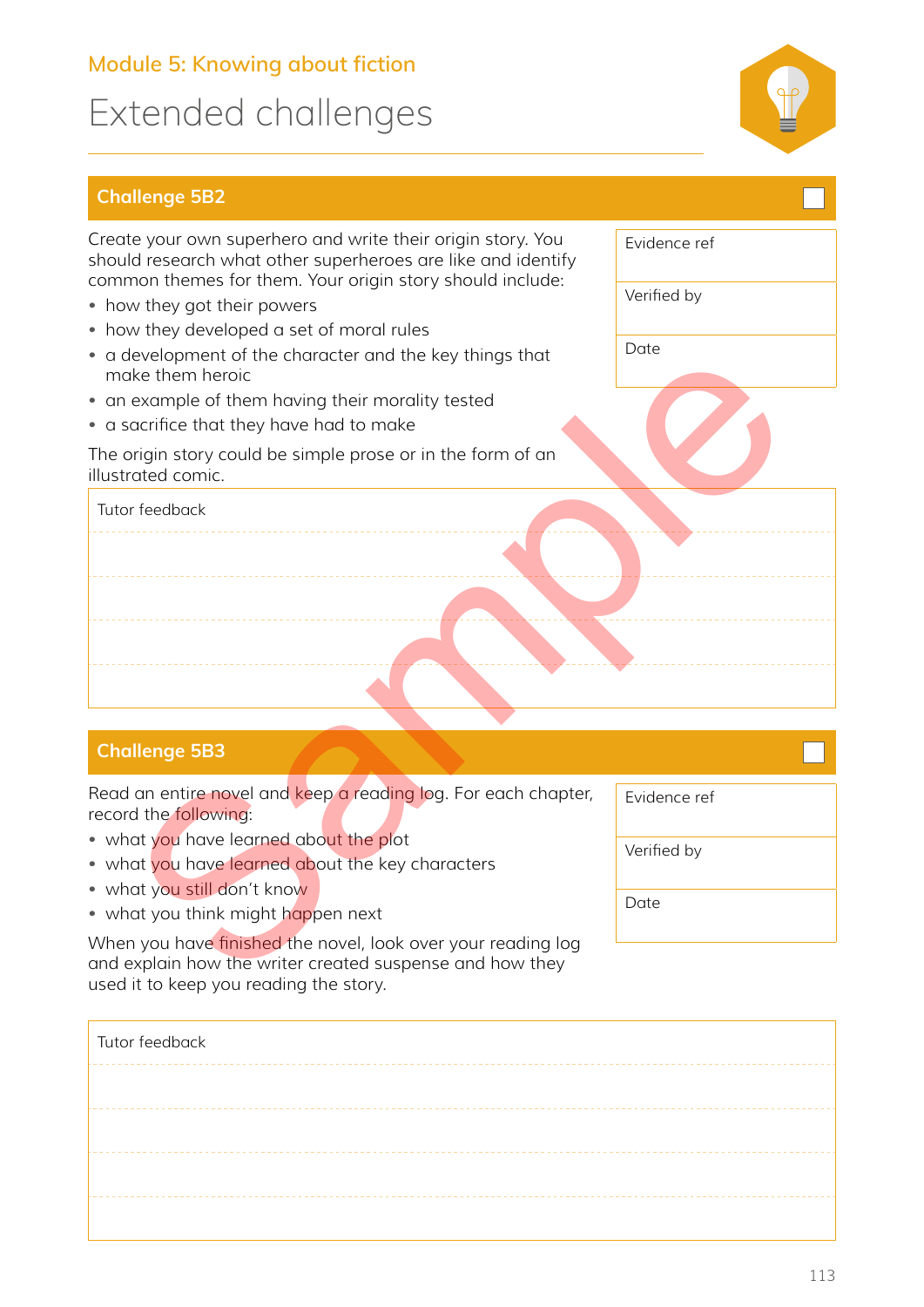Module 5: Knowing about fiction **Module 5: Knowing about fiction**

# Superhero plan

 $\begin{picture}(20,20) \put(0,0){\dashbox{0.5}(5,0){ }} \put(15,0){\circle{10}} \put(25,0){\circle{10}} \put(25,0){\circle{10}} \put(25,0){\circle{10}} \put(25,0){\circle{10}} \put(25,0){\circle{10}} \put(25,0){\circle{10}} \put(25,0){\circle{10}} \put(25,0){\circle{10}} \put(25,0){\circle{10}} \put(25,0){\circle{10}} \put(25,0){\circle{10}} \put(25,0){\circle{10}} \put(25,0$